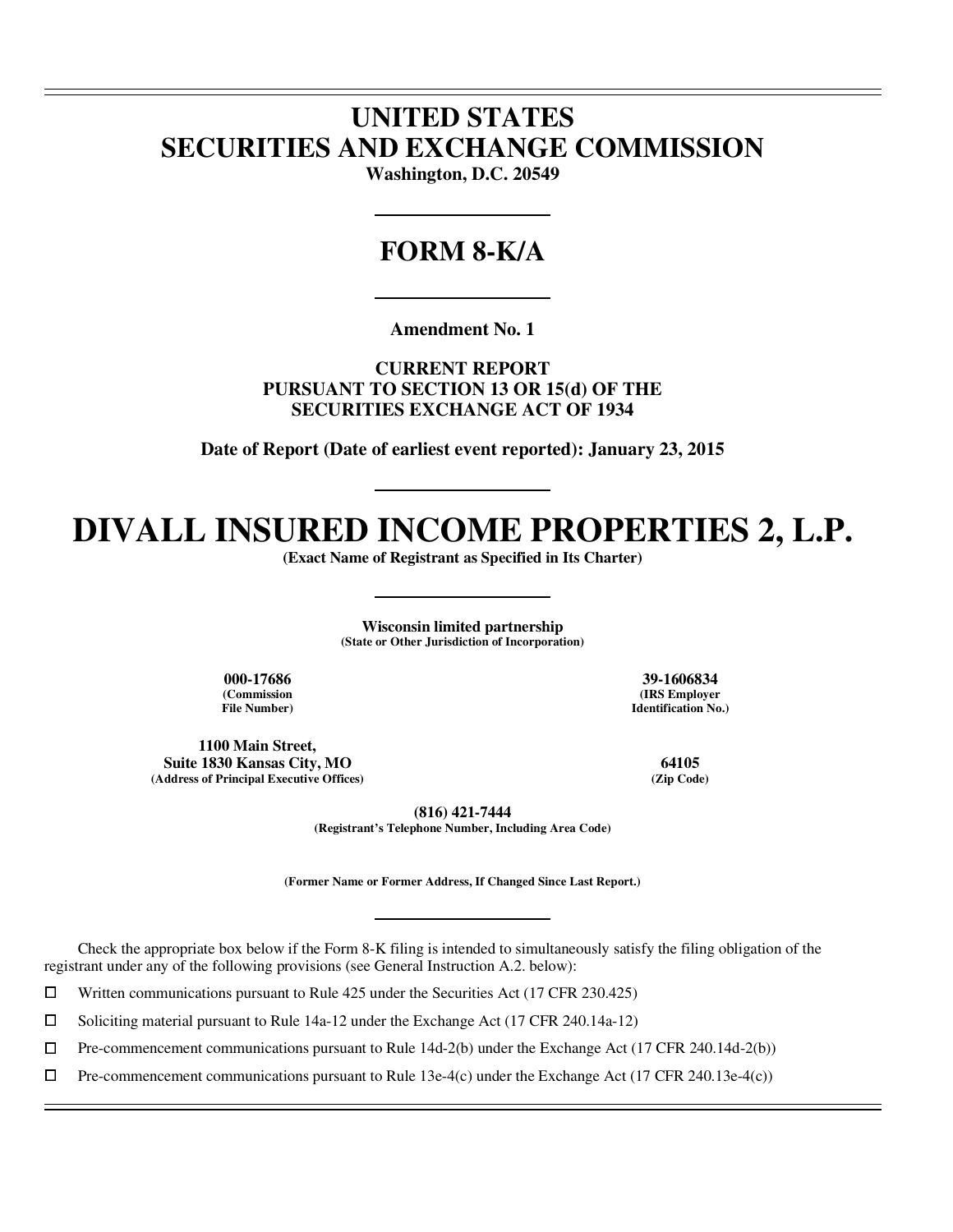#### **EXPLANATORY NOTE**

This amendment on Form 8-K/A (this "Amendment") to the Current Report on Form 8-K filed by DiVall Insured Income Properties 2, L.P. (the "Company") on January 27, 2015 (the "Original Report") amends Item 4.01 of the Original Report for the sole purpose of revising the description of the changes and events that occurred with respect to the Company's former and current independent registered public accounting firm as set forth in the first paragraph of Item 4.01 below. The Original Report continues to speak as of the date of the Original Report, and the Company has not updated the disclosures contained herein or therein to reflect any events which occurred at a date subsequent to the filing of the Original Report.

#### **ITEM 4.01 CHANGES IN REGISTRANT'S CERTIFYING ACCOUNTANT.**

On January 23, 2015 the Company was notified by L.L. Bradford & Company, LLC ("Bradford") that the firm resigned as the Company's independent registered public accounting firm. In connection with the resignation, Bradford informed the Company that it will no longer service SEC reporting companies because partners in its SEC practice moved to RBSM, LLP.

Bradford was appointed as the Company's independent registered public accountants effective December 2, 2014. To date, Bradford has not provided any reports in connection with the Company's financial statements for any year end period, and therefore no report of Bradford has contained an adverse opinion or disclaimer of opinion, nor been qualified or modified as to uncertainty, audit scope, or accounting principles. From December 2, 2014 through January 16, 2015 there were (i) no disagreements with Bradford on any matter of accounting principles or practices, financial statement disclosure, or auditing scope or procedures, which disagreements, if not resolved to the satisfaction of Bradford would have caused Bradford to make reference to the subject matter of the disagreements in connection with its reports, and (ii) no events of the type listed in paragraphs (A) through (D) of Item  $304(a)(1)$ (v) of Regulation S-K.

On January 23, 2015, the Company provided Bradford with a copy of the disclosures it is making in response to Item 4.01 on this Current Report on Form 8-K, and requested that Bradford furnish it with a letter addressed to the Securities & Exchange Commission stating whether it agrees with the above statements. A copy of the letter dated February 5, 2015, is filed as Exhibit 16.1 to this Current Report on Form 8-K.

Effective January 23, 2015, the General Partner of the Company accepted and approved the engagement of RBSM, LLP as the Company's independent registered public account for the fiscal year ending December 31, 2014. During the two most recent completed fiscal years and through the date of this Current Report on Form 8-K, neither the Company nor anyone on its behalf consulted with RBSM, LLP regarding any of the following: (i) the application of accounting principles to a specified transaction, either completed or proposed, or the type of audit opinion that might be rendered on the Company's financial statements, or (ii) any matter that was the subject of a disagreement (as defined in paragraph  $(a)(1)(iv)$  of Item 304 of Regulation S-K) or a reportable event (as described in paragraph  $(a)(1)(v)$  of Item 304 of Regulation S-K).

2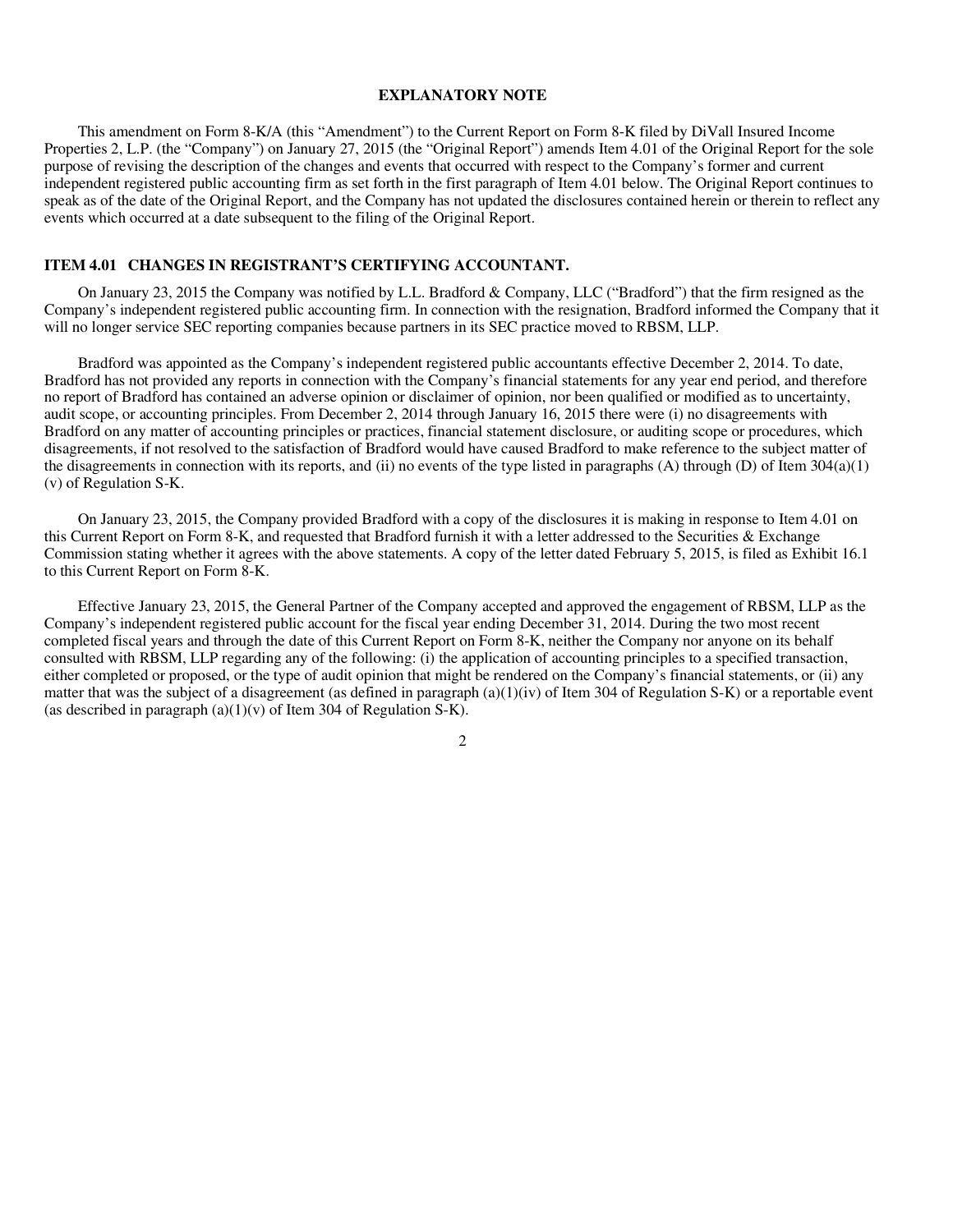#### **Item 9.01. Financial Statements and Exhibits.**

- (d) Exhibits.
	- 16.1 Letter from L.L. Bradford & Company, LLC to the U.S. Securities and Exchange Commission dated February 5, 2015.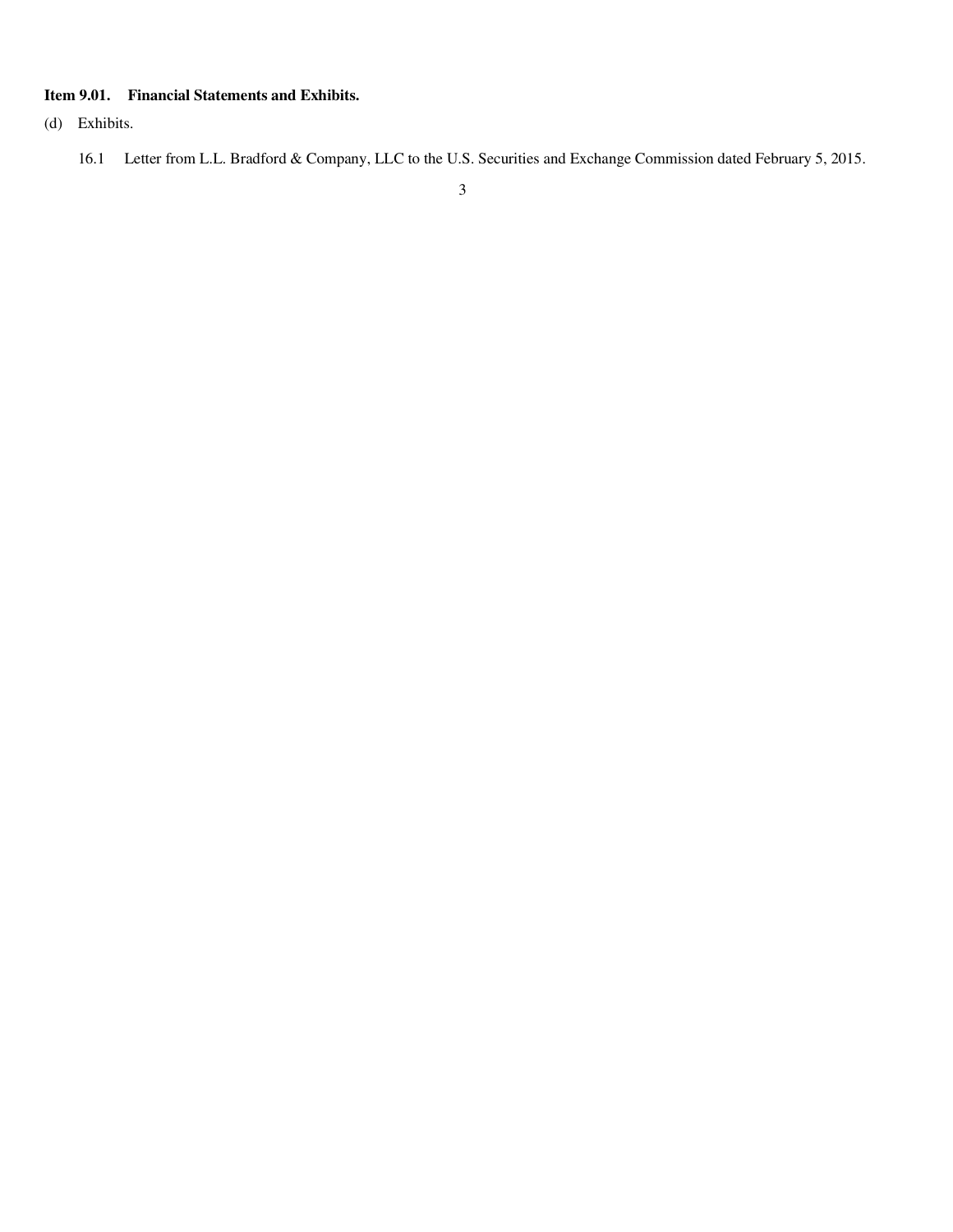#### SIGNATURES

Pursuant to the requirements of the Securities Exchange Act of 1934, the registrant has duly caused this Report to be signed on its behalf by the undersigned hereunto duly authorized.

Dated: February 5, 2015

#### DIVALL INSURED INCOME PROPERTIES 2, L.P.

By: The Provo Group, Inc., General Partner

By: /s/ Bruce A. Provo

Bruce A. Provo (President, Chief Executive Officer, Chief Financial Officer and Chairman of The Provo Group, Inc.)

4